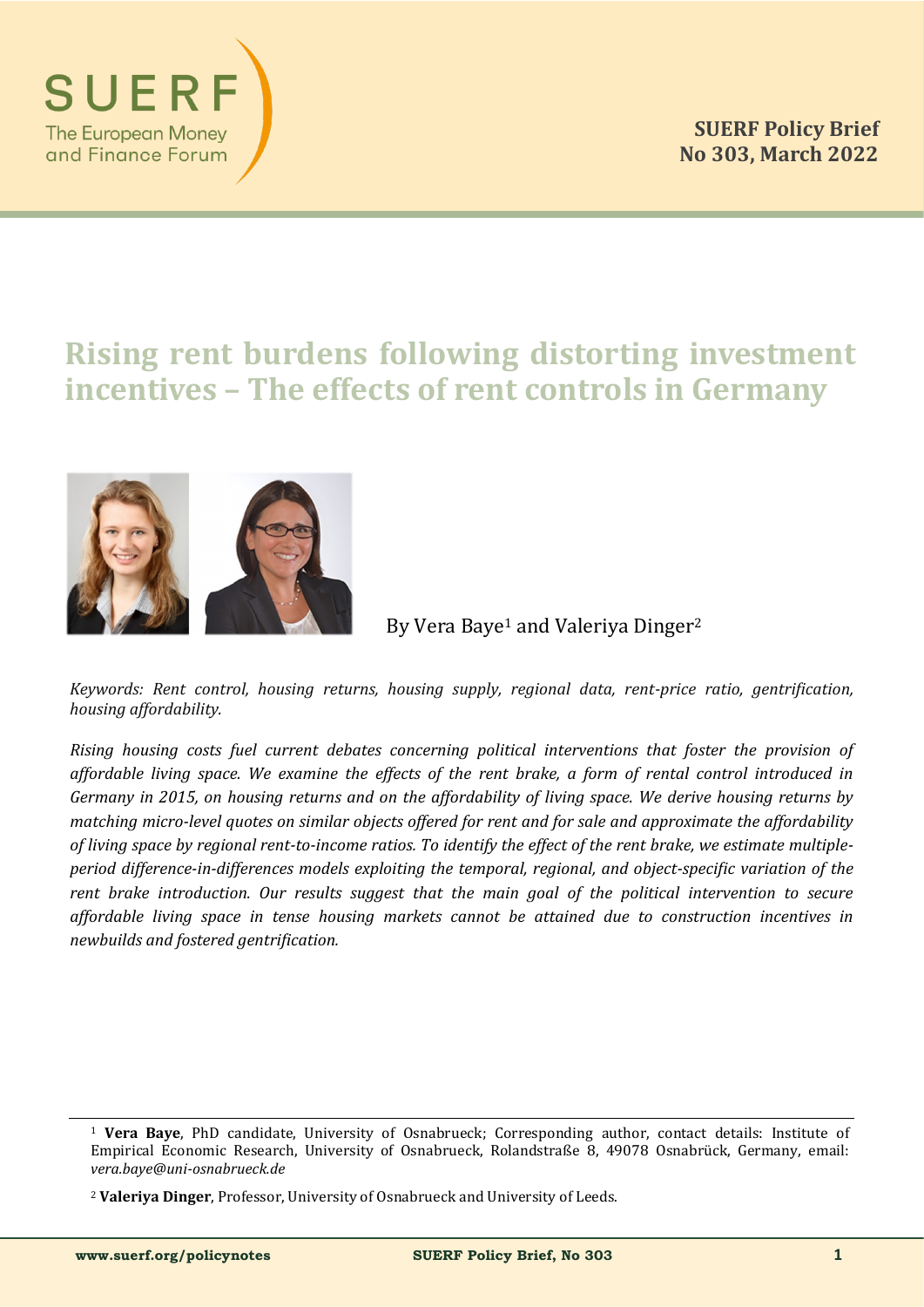In times of rising rents and sale prices for residential properties caused by a severe demand overhang combined with inelastic supply at the housing market, low interest rates, and population growth in most large cities, interventions that promote affordable housing in tense markets are part of the current policy debate. To protect tenants and secure affordable housing, regulations like rent controls that put an upper ceiling on rent prices are introduced. However, investment impulses to increase affordable living space are needed for a sustainable longterm solution and it is disputed if measures like rent controls set the right incentives in the market. Various laws of rent control have been passed in different countries in the last decades. Recently investigated examples are in US metropolitan areas like San Francisco and Cambridge. However, Latin American and European countries experience periods of rent controls as well. A prominent example is the rent brake introduced in Germany from 2015 onwards.

In Baye & Dinger (2021), we examine the investment incentives of the German rent brake and if it is a sufficient instrument to foster the provision of affordable living space. Our work adds to two strands of literature. The first strand includes studies investigating the influence of rent controls providing contradictory reports concerning the effectiveness of the regulation with regard to price developments in rental markets, renters' mobility, misallocations, and incentives for residential development, see for example Diamond et al. (2019a), Sims (2007), and Autor et al. (2014). The relation between rents and sale prices that determines the gross return on real estate is hardly addressed in previous works on rent regulation. Moreover, most international studies examine the relation in selected cities or metropolitan areas.

The second strand covers studies that investigate determinants and developments of the gross returns of residential real estates, represented by the rent-price ratio. These studies, however, ignore the role of regulation. Following Halket & Pignatti Morano di Custoza (2015) and Bracke (2015) among others, we choose suitable control variables for our analysis, including object-specific characteristics, local attributes, and socioeconomic factors. We thus contribute to the literature by combining evidence on housing returns and rent regulation, using a unique dataset covering a nationwide housing market on micro level which also allows us to address the heterogeneity across metropolitan areas. Moreover, we provide new insights into the efficiency of rent controls addressing housing shortages resulting in higher rent burdens.

In our analysis, we focus on Germany, a country with a large share of tenant households and a comparably small homeownership rate of 46.5% (Federal Statistical Office, 2021b). Figure 1 shows that both rental and sale prices increased significantly in the considered period. The Federal Statistical Office states that in 2019 14% of the German population was overburdened by housing costs (Federal Statistical Office, 2021a). From 2015 onwards, a rent brake was introduced by the Federal States at different points in time in municipalities with tense housing markets. Tense housing markets are characterized by rents that increase faster than the national average, a rentto-income ratio that is significantly higher than the national average, a low vacancy rate combined with high demand, and a residential population growing faster than the new construction activity. The regulation limits the rents in new contracts by a ceiling of 10% above the local rent index but excludes newbuilds. The conditionspecific exceptions of the regulation apply to new buildings, completed in the year 2014 or later, and extensively modernized apartments. To analyze the effect of the rent control, we take advantage of its variation on temporal, regional, and individual levels since it is applied in a selected number of municipalities at different points in time and new and modernized units are not regulated.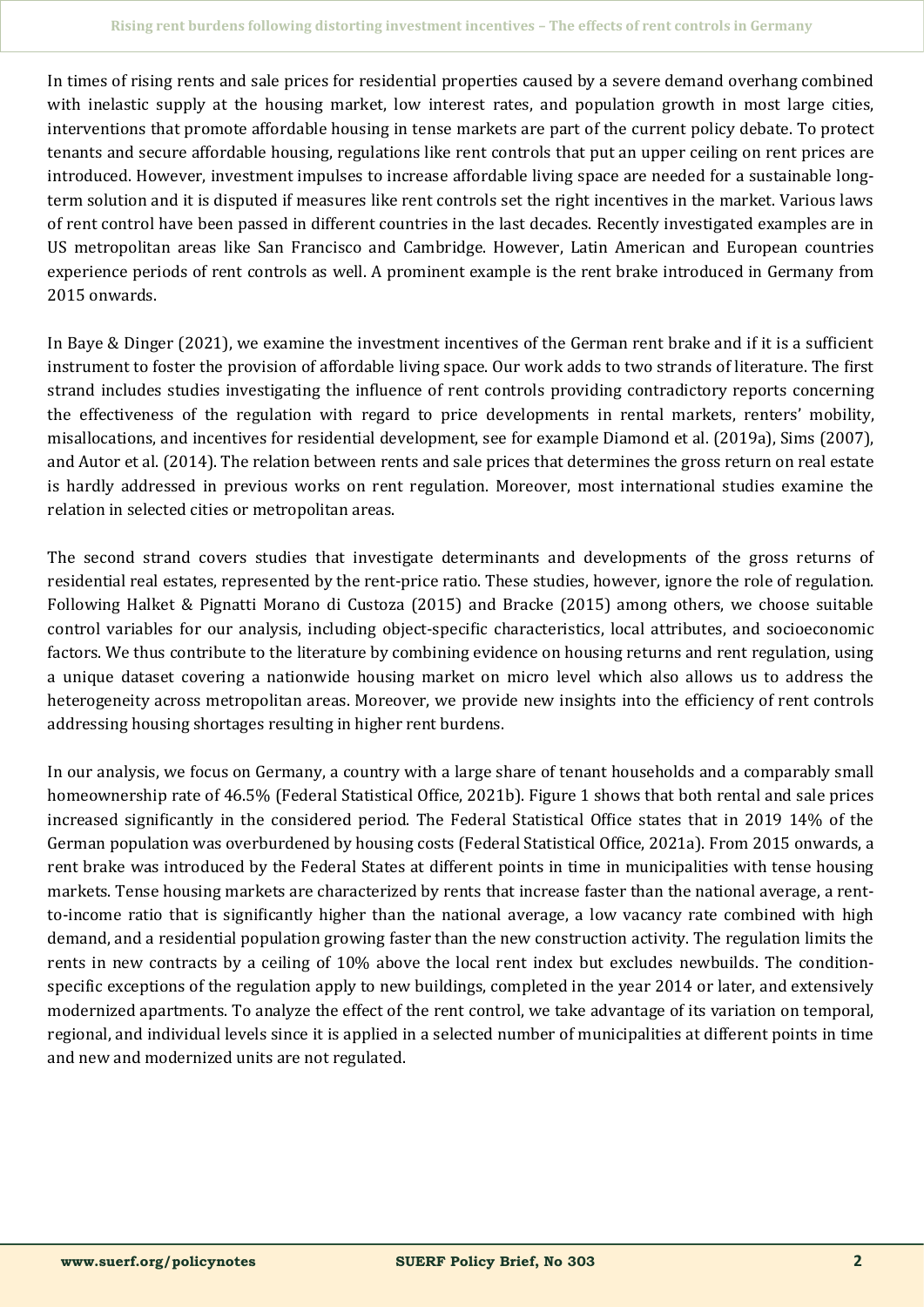## **Figure 1: Rising rent and sale prices in Germany**

Mean of rent and sale prices (in Euro) of newly offered objects between 2008 and 2018.



Our main goal is to examine if the German rent brake is a sufficient instrument to foster the provision of affordable living space. We focus on the supply side and put the return on investment in housing proxied by the rent-price ratio in the center of the analysis because they reflect investment incentives that are needed to address supply shortages. The rent-price ratio is calculated for each rental object from the reported net rent and the matched potential sale price of a similar object.

For our estimations, we exploit a unique micro data set on rental and sale listings, covering several valuedetermining, object-specific characteristics as well as data on rent control, regional characteristics, and regional socioeconomic variables. The micro-level housing data are based on residential real estate advertisements from one of the largest internet platforms for real estate advertisements in Germany, ImmobilienScout24 (Boelmann & Schaffner, 2019; RWI-GEO-RED, 2020a, 2020b). To calculate the rent-price ratio, we match objects for sale and for rent based on a similarity index that relies on object-specific characteristics and on object conditions.

# **How does the introduction of the rent brake affect the housing return?**

We develop two research questions to disentangle the dynamics of the housing market caused by the rent brake. We start by analyzing how the introduction of the rent brake influences the return on investment in housing. To address this question, we estimate the effect of the introduction of the rent brake on the rent-price ratio relying on a regression with regional- and time fixed-effects. In our regression framework, we take advantage of the introduction of the rent controls at different points in time in various municipalities and exploit the temporal, local, and condition-specific variation.

We find evidence for investment incentives into unregulated newbuilds in areas where the rent controls apply because their rent-price ratio appears to be 14 percentage points higher due to the introduction of the rent control. At the same time, the rent-price ratio of regulated objects decreases on average by 6.5 percentage points, thus, their sale prices do not decline in the same proportion as their rental prices. For investors, who clearly influence the supply of living space, these results induce a clear incentive to invest in new apartments, as it seems to be more attractive to let unregulated apartments in regulated areas to tenants. This suggests that there is a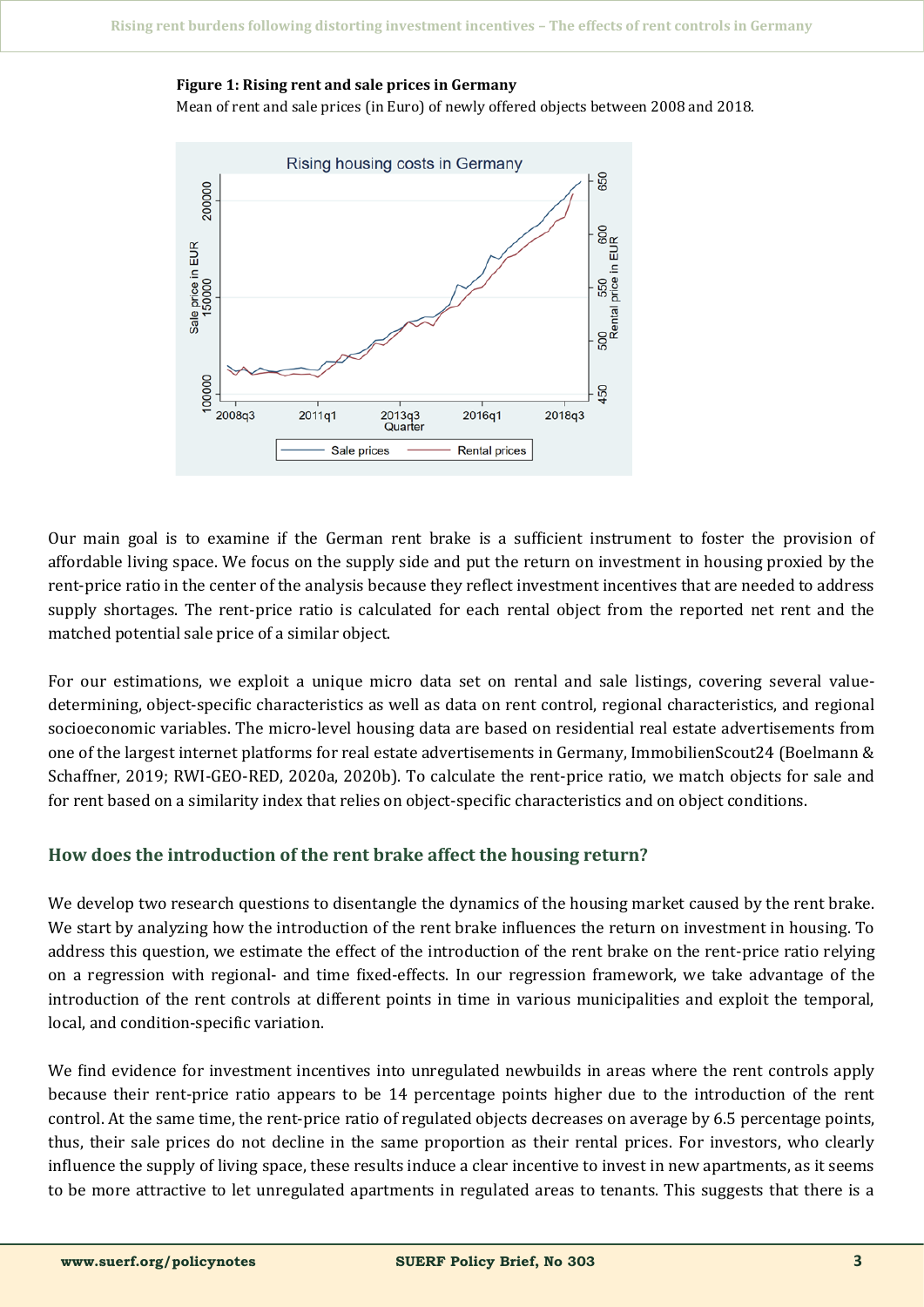clear investment incentive for unregulated apartments in regulated areas which may lead to the buildup of more expensive living space and does not help to generate a higher amount of affordable housing in these tense housing markets.

## **How does the rent brake affect the rent burden?**

As incentivized building activity does not allow inference on the affordability of the additional living space, we address the second question: Does the rent-income ratio decrease due to the introduction of the rent brake? With this question, we add the factor of affordability to our analysis. We explicitly do not focus on the development of the rent prices, but on the rent-income ratio because we intend to rule out increased demand for higher living and housing standards due to growing income which could foster the supply of new (unregulated) apartments as well. As expected, the rent-income ratio is significantly higher in districts where the rent brake is introduced in 2015 or 2016. We investigate if the rent brake can prevent an additional above-average increase of the rent burden in these regulated areas after the introduction of the regulation compared to the situation in less tight, unregulated markets.

#### **Figure 2: Rent burden proxied by rent-income ratio**

The rent-income ratio is an indicator that is, among other key figures, used to identify tight housing markets. As income data are only available on district level, we compress the dataset to a district-year level panel dataset. The vertical red lines mark the two years during which the rent brake was introduced.



Therefore, we apply a multiple-period difference-in-difference framework to estimate the causal effect of the introduction of rent controls on the rent-income ratio. The estimation results reveal that the rent-income ratio in the regulated districts lies 3.03 percentage points higher than in municipalities from the control group where the rent brake is never applied in the observation period. This result could be expected because the rent brake is introduced in tense housing markets. However, our estimation also suggests that the introduction of the rent brake increases the rent burden further by 1.45 percentage points on average. Although the rent control is introduced in these areas, rental payments seem to increase faster than the household incomes in these tight markets. This supports the hypothesis that the demand for living space overshoots the supply so that tenants are forced to pay higher rents for unregulated objects. Thus, we conclude that it causes a supply shift towards more expensive newbuilds. Because of the fact that the rent burden, proxied by the rent-income ratio, rises, we assume that this shift is not demand-driven, but results from the decreased returns of regulated inventory objects.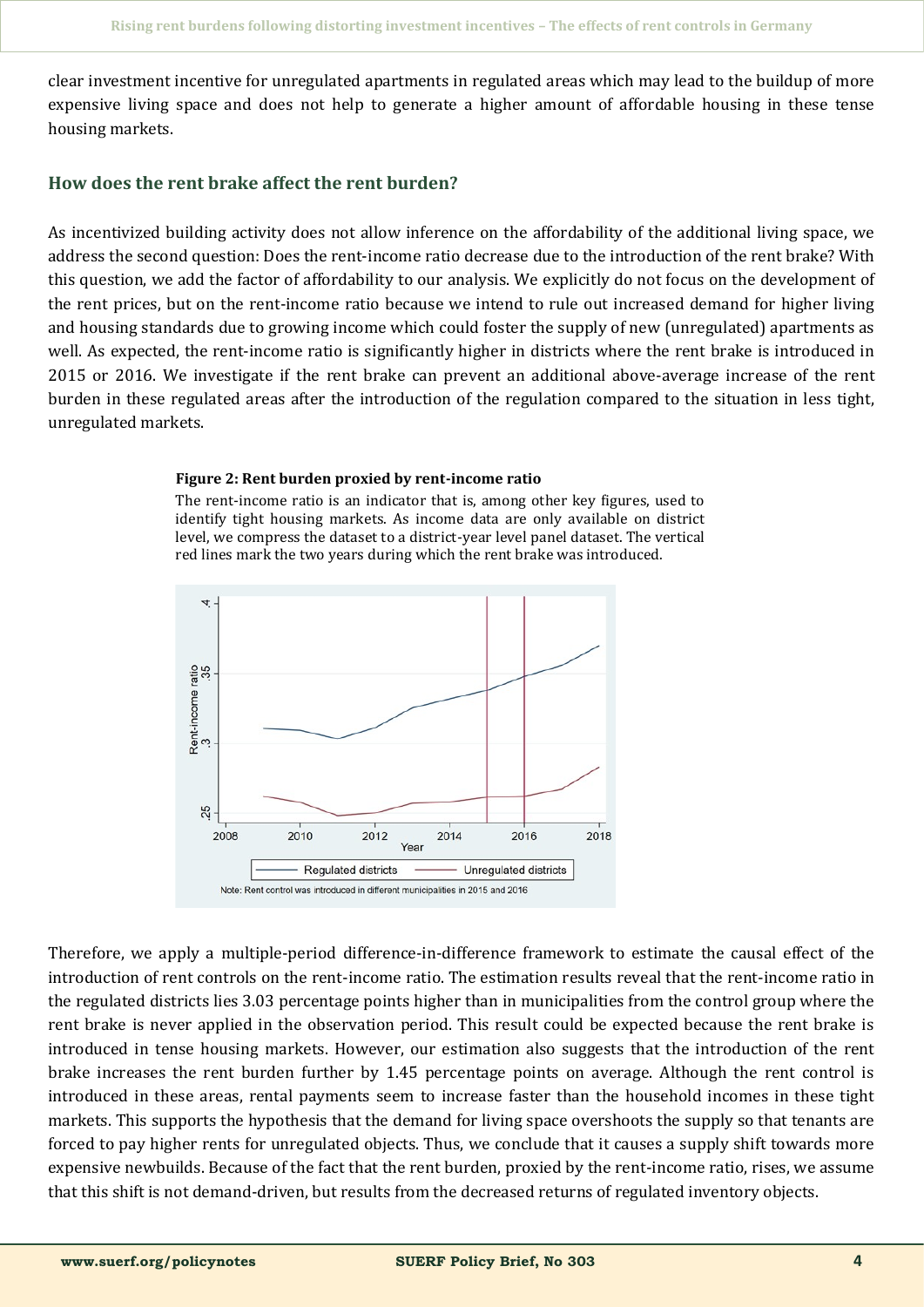# **Conclusion**

In summary, our results suggest that the introduction of the rent brake does promote investments in tense housing markets due to the exclusion of newbuilds from the regulation. However, this does not lead to a reduction of the growing rent burden in these areas as the rent control causes a within-market supply shift towards unregulated newbuilds, which is supply-driven due to significantly higher returns resulting from higher net rents in relation to the sale prices.

These results reveal that the introduction of the rent brake does not relax the situation of tenants in regulated housing markets. The goal to foster the provision of affordable living space is undermined by investment incentives for higher-priced newbuilds which increases gentrification and does not improve the situation for lowincome tenants in tight markets.

In addition, as our results suggest that these distorting investment incentives seem to be intensified in regions with comparably many building permits, our results stress the need to coordinate political interventions in the housing market to improve the target achievement. For policymakers, the results of this paper show that a rent regulation like the rent brake in Germany is not suitable to solve the problem of rising housing costs because it amplifies the supply shortage of moderately priced living space in tense housing markets. ∎

## **References**

Autor, D. H., Palmer, C. J., & Pathak, P. A. (2014). Housing market spillovers: Evidence from the end of rent control in Cambridge, Massachusetts. *Journal of Political Economy*, *122*(3), 661–717.

Baye, V., & Dinger, V. (2021). *Investment incentives of rent controls and gentrification – Evidence from German micro data* [\(NBP Working Paper, No. 342\).](https://www.nbp.pl/publikacje/materialy_i_studia/342_en.pdf)

Boelmann, B., & Schaffner, S. (2019). *FDZ Data description Real-Estate Data for Germany (RWI-GEO-RED v1) - Advertisements on the Internet Platform ImmobilienScout24 2007-03/2019*.

Bracke, P. (2015). House Prices and Rents: Microevidence from a Matched Data Set in Central London. *Real Estate Economics*, *43*(2), 403–431.

Diamond, R., McQuade, T., & Qian, F. (2019). The effects of Rent Control Expansion on Tenants, Landlords, and Inequality: Evidence from San Francisco. *American Economic Review*, *109*(9), 3365–3394.

Federal Statistical Office. (2021a). 14% of the population affected by excessive housing costs in 2019. [https://](https://www.destatis.de/EN/Press/2020/10/PE20_428_639.html) [www.destatis.de/EN/Press/2020/10/PE20\\_428\\_639.html](https://www.destatis.de/EN/Press/2020/10/PE20_428_639.html)

Federal Statistical Office. (2021b). *Development of owner-occupied dwelling rate, by Land*. Federal Statistical Office (Destatis). [https://www.destatis.de/EN/Themes/Society](https://www.destatis.de/EN/Themes/Society-Environment/Housing/Tables/owner-occupied-dwelling-rate.html)-Environment/Housing/Tables/owner-occupieddwelling-[rate.html](https://www.destatis.de/EN/Themes/Society-Environment/Housing/Tables/owner-occupied-dwelling-rate.html)

Halket, J., & Pignatti Morano di Custoza, M. (2015). Homeownership and the scarcity of rentals. *Journal of Monetary Economics*, *76*, 107–123.

RWI-GEO-RED. (2020a). *RWI Real Estate Data (Scientific Use File) - apartments for rent*. [http://fdz.rwi](https://www.destatis.de/EN/Themes/Society-Environment/Housing/Tables/owner-occupied-dwelling-rate.html)-essen.de/ doi-detail/id-[107807immoredwmsufv1.html.](https://www.destatis.de/EN/Themes/Society-Environment/Housing/Tables/owner-occupied-dwelling-rate.html)

RWI-GEO-RED. (2020b). *RWI Real Estate Date (Scientific Use File) - apartments for sale*. [http://fdz.rwi](http://fdz.rwi-essen.de/doi-detail/id-107807immoredwksufv1.html)-essen.de/ doi-detail/id-[107807immoredwksufv1.html.](http://fdz.rwi-essen.de/doi-detail/id-107807immoredwksufv1.html)

Sims, D. P. (2007). Out of control: What can we learn from the end of Massachusetts rent control? *Journal of Urban Economics*, *61*, 129–151.